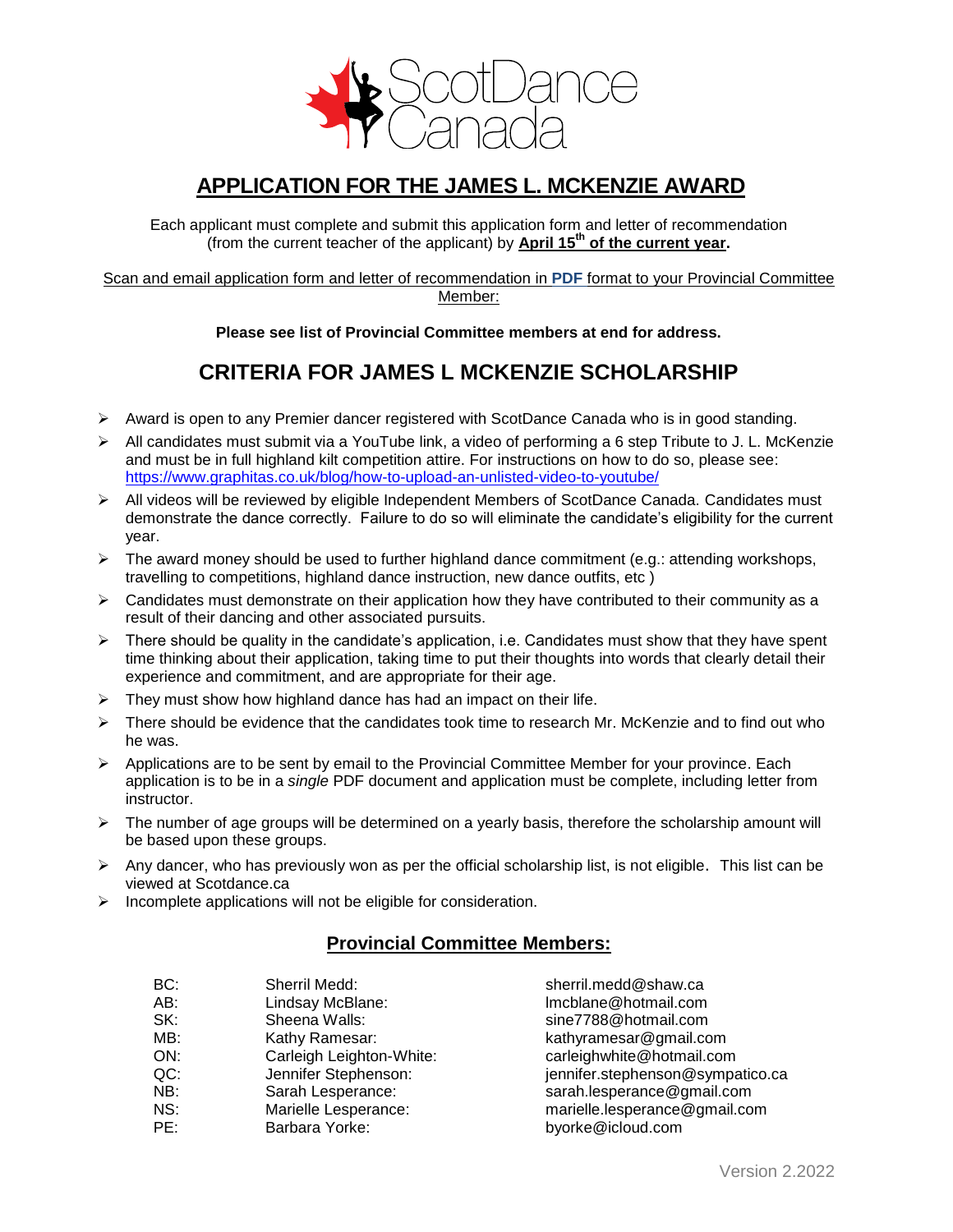# **APPLICATION FOR THE JAMES L. MCKENZIE AWARD**

| <b>PART 1 of 2</b>                                                                                  |               |                                                                                                                       |  |
|-----------------------------------------------------------------------------------------------------|---------------|-----------------------------------------------------------------------------------------------------------------------|--|
|                                                                                                     |               |                                                                                                                       |  |
| Address: <u>Number</u>                                                                              | Street        |                                                                                                                       |  |
|                                                                                                     |               | <u> 1980 - Johann Barbara, martin da basar a shekara tsa a shekara tsa a shekara tsa a shekara tsa a shekara tsa </u> |  |
| $\overline{City}$                                                                                   | Province      | Postal Code                                                                                                           |  |
|                                                                                                     |               |                                                                                                                       |  |
|                                                                                                     |               |                                                                                                                       |  |
|                                                                                                     |               |                                                                                                                       |  |
|                                                                                                     |               |                                                                                                                       |  |
|                                                                                                     | <b>Street</b> |                                                                                                                       |  |
| City                                                                                                | Province      | Postal Code                                                                                                           |  |
|                                                                                                     |               |                                                                                                                       |  |
|                                                                                                     |               |                                                                                                                       |  |
|                                                                                                     |               |                                                                                                                       |  |
| YouTube link to view demonstration of the Tribute to JL McKenzie: _________________________________ |               |                                                                                                                       |  |